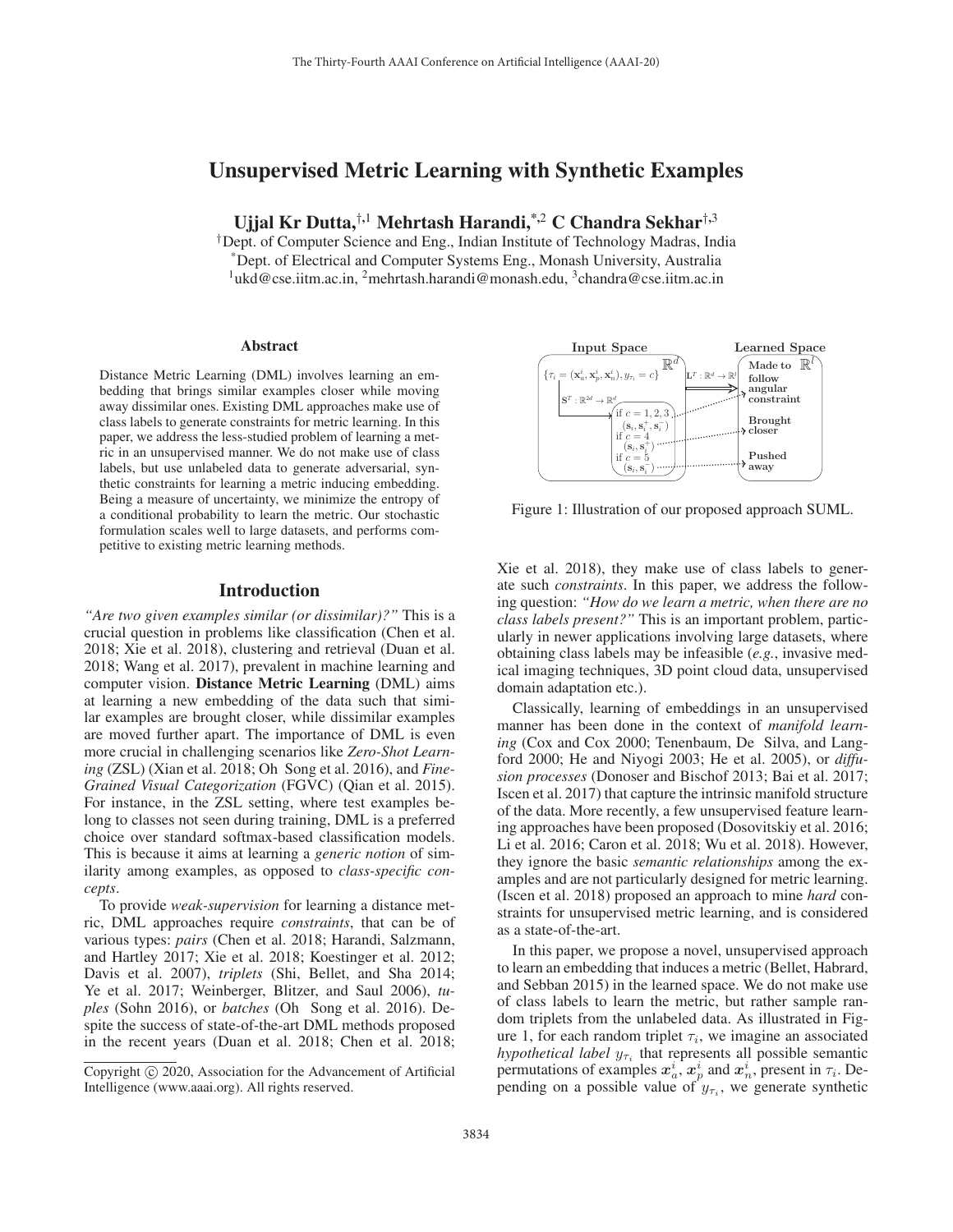triplets  $(s_i, s_i^+, s_i^-)$  or pairs  $(s_i, s_i^+)$  (or  $(s_i, s_i^-)$ ), which<br>are finally used to learn an embedding parameterized by are finally used to learn an embedding, parameterized by  $L \in \mathbb{R}^{d \times l}$ . This is achieved by minimizing the entropy of a conditional probability defined on  $\tau_i$ , considering all cases of *hypothetical labels*. The synthetic constraints are generated using a mapping parameterized by  $S \in \mathbb{R}^{2d \times d}$ , such that they are *adversarial* to the metric learning process. Despite being unsupervised, our proposed approach performs competitive to existing DML approaches on various tasks.

## Proposed Approach

Given an unlabeled dataset  $\mathcal{X} = \{r_i\}_{i=1}^{|\mathcal{X}|}$ , let  $x_i \in \mathbb{R}^d$  denote the descriptor of a raw example  $x_i$ . Let  $L \in \mathbb{R}^{d \times l}$ note the descriptor of a raw example  $r_i$ . Let  $L \in \mathbb{R}^{d \times l}$ ,  $l \leq d$  be a matrix such that  $L^{\top} x_i \in \mathbb{R}^l$ , denotes the learned embedding of an example  $x_i \in \mathbb{R}^d$ . As  $LL^\top \succeq 0$ , the matrix *L* induces a *pseudo* squared Mahalanobis disthe matrix *L* induces a *pseudo* squared Mahalanobis distance metric:  $\delta_L^2(x_i, x_j) = (x_i - x_j)^\top L L^\top (x_i - x_j)$ ,<br>for a pair of examples  $x_i, x_j \in \mathbb{R}^d$ . To learn the param for a pair of examples  $x_i, x_j \in \mathbb{R}^d$ . To learn the parameter *L* of the metric, a popular form of *weak-supervision* is by providing a triplet constraint set (Shi, Bellet, and Sha 2014; Ye et al. 2017; Weinberger, Blitzer, and Saul 2006):  $\mathcal{T}_{\text{labeled}} = \{ (x_i, x_i^+, x_i^-) \}_{i=1}^{|\mathcal{T}_{\text{labeled}}|}$ , where  $x_i^+$  and  $x_i$  are from the same class,  $x_i^-$  and  $x_i$  are from different classes. Typically,  $x_i$  is called the *anchor*,  $x_i^+$  the *positive* and  $x_i^-$  the *negative*. The idea is to move anchor and positive closer, while moving away anchor and the negative (Figure 2).



Figure 2: Illustration of metric learning using *triplet constraints* (best viewed in color). The sample input images belong to the AwA2 dataset (Xian et al. 2018).

## Using synthetic examples for metric learning

In the absence of any class labels, we propose to randomly sample a triplet set:  $\mathcal{T} = {\tau_i = (x_i^i, x_i^i, x_n^i)}\begin{bmatrix}|\mathcal{T}| \ \mathcal{T}(x_i^i) & \mathcal{T}(x_i^i) & \mathcal{T}(x_i^i) \end{bmatrix}$  Let  $C(\mathbf{x}_a^i)$ ,  $C(\mathbf{x}_p^i)$  and  $C(\mathbf{x}_n^i)$  respectively denote the *actual se-*<br>mantic classes of  $\mathbf{x}_a^i$ , and  $\mathbf{x}_a^i$ , which are unknown to us *mantic classes* of  $x_a^i$ ,  $x_a^i$  and  $x_a^i$ , which are unknown to us. Hence, we cannot directly force to move  $x_a^i$  and  $x_a^i$  closer, while moving away  $x_a^i$  and  $x_n^i$ , as done in supervised triplet based DML approaches. For this, we associate an imaginary *hypothetical label*  $y_{\tau_i} = c$  to a triplet  $\tau_i$ . *c* intuitively represents the possible semantic permutations of the examples in  $\tau_i$ , and can take values as follows:

**Case 1:**  $(c = 1)$ , if  $C(\mathbf{x}_a^i) = C(\mathbf{x}_p^i) \neq C(\mathbf{x}_n^i)$ .

**Case 2:** 
$$
(c = 2)
$$
, if  $C(\mathbf{x}_a^i) = C(\mathbf{x}_n^i) \neq C(\mathbf{x}_p^i)$ . **Case 3:**  $(c = 3)$ , if  $C(\mathbf{x}_p^i) = C(\mathbf{x}_n^i) \neq C(\mathbf{x}_a^i)$ . **Case 4:**  $(c = 4)$ , if  $C(\mathbf{x}_a^i) = C(\mathbf{x}_p^i) = C(\mathbf{x}_p^i)$ . **Case 5:**  $(c = 5)$ , if  $C(\mathbf{x}_a^i) \neq C(\mathbf{x}_p^i) \neq C(\mathbf{x}_n^i)$ . Depending on the value of the *hypothetical label*, we

generate *synthetic* constraints for metric learning. Specifically, for cases  $c = 1, 2, 3$ , we generate a synthetic triplet  $(s_i, s_i^+, s_i^-);$  for case  $c = 4$ , a *similar* synthetic pair  $(s_i, s_i^+)$ , and for case  $c = 5$ , a *dissimilar* synthetic pair  $(s_i, s_i^-)$ . In all cases,  $s_i, s_i^+, s_i^- \in \mathbb{R}^d$ . By concatenating examples within a triplet as a single vector and using an examples within a triplet as a single vector, and using an appropriate mapping, we can generate new representations of examples belonging to the same data distribution, for example, (Duan et al. 2018) generated *negatives* by a concatenation. Hence, we consider various forms of concatenation among the examples within the triplet to generate synthetic examples. The ways of concatenation depend on the *hypothetical label*  $y_{\tau_i} = c$ . We define our synthetic examples as  $f_{\text{allow}}(x) = \mathbf{S}^{\top} a_1 \cdot \mathbf{S}^{\top} a_1^{\top}$  and  $\mathbf{S}^{\top} = \mathbf{S}^{\top} a_1^{\top}$  where follows:  $s_i = S^\top c_i$ ,  $s_i^+ = S^\top c_i^+$  and  $s_i^- = S^\top c_i^-$ , where  $S \in \mathbb{R}^{2d \times d}$  is the parameter of the mapping used to gen  $S \in \mathbb{R}^{2d \times d}$  is the parameter of the mapping used to generate synthetic examples.  $s_i$ ,  $s_i^+$  and  $s_i^-$  are called as the *synthetic anchor*, *synthetic positive* and *synthetic negative* respectively.  $c_i$ ,  $c_i^+$  and  $c_i^-$  are concatenations obtained using the examples within the triplet  $\tau_i$ , and can be defined as follows:

Case 1: 
$$
(c = 1)
$$
,  $\mathbf{c}_i = \begin{bmatrix} x_i^i \\ x_i^i \end{bmatrix}$ ,  $\mathbf{c}_i^+ = \begin{bmatrix} x_i^i \\ x_i^i \end{bmatrix}$ ,  $\mathbf{c}_i^- = \begin{bmatrix} x_i^i \\ x_i^i \end{bmatrix}$ .  
\nCase 2:  $(c = 2)$ ,  $\mathbf{c}_i = \begin{bmatrix} x_i^i \\ x_i^i \end{bmatrix}$ ,  $\mathbf{c}_i^+ = \begin{bmatrix} x_i^i \\ x_i^i \end{bmatrix}$ ,  $\mathbf{c}_i^- = \begin{bmatrix} x_i^i \\ x_i^i \end{bmatrix}$ .  
\nCase 3:  $(c = 3)$ ,  $\mathbf{c}_i = \begin{bmatrix} x_i^i \\ x_i^i \end{bmatrix}$ ,  $\mathbf{c}_i^+ = \begin{bmatrix} x_i^i \\ x_i^i \end{bmatrix}$ ,  $\mathbf{c}_i^- = \begin{bmatrix} x_i^i \\ x_i^i \end{bmatrix}$ .  
\nCase 4:  $(c = 4)$ ,  $\mathbf{c}_i = \begin{bmatrix} x_i^i \\ x_i^i \end{bmatrix}$ ,  $\mathbf{c}_i^+ = \begin{bmatrix} x_i^i \\ x_i^i \end{bmatrix}$ .  
\nCase 5:  $(c = 5)$ ,  $\mathbf{c}_i = \begin{bmatrix} x_i^i \\ x_i^i \end{bmatrix}$ ,  $\mathbf{c}_i^- = \begin{bmatrix} x_i^i \\ x_i^i \end{bmatrix}$ .

#### Idea of our method

We assume that there are two functions in our approach: a *synthetic loss*  $s(S)$  that learns the parameter  $S \in \mathbb{R}^{2d \times d}$ , and a *metric learning loss*  $m(S, L)$  that learns the parameter *L* using the synthetic examples generated by *S*. Let us say we have two examples from *different* classes. Their distance should be usually *larger*, say, by a margin. If it is not the case (*i.e.*, *hard negatives*), and they are relatively closer, then it would be more beneficial to push them apart by  $m(S, L)$ . On the other hand,  $m(S, L)$ would not benefit much if it tries to push away examples from different classes that are already well-separated. In fact, the *hardness* of constraints in DML is very crucial for the training convergence, and is well studied (Sohn 2016; Oh Song et al. 2016). Hence, we design the losses <sup>s</sup>(*S*) and  $m(S, L)$  such that  $s(S)$  synthesizes *tougher examples* that may violate what  $m(S, L)$  is trying to achieve. Essentially, by making them compete each other, we expect them to get better, and eventually learn a better metric.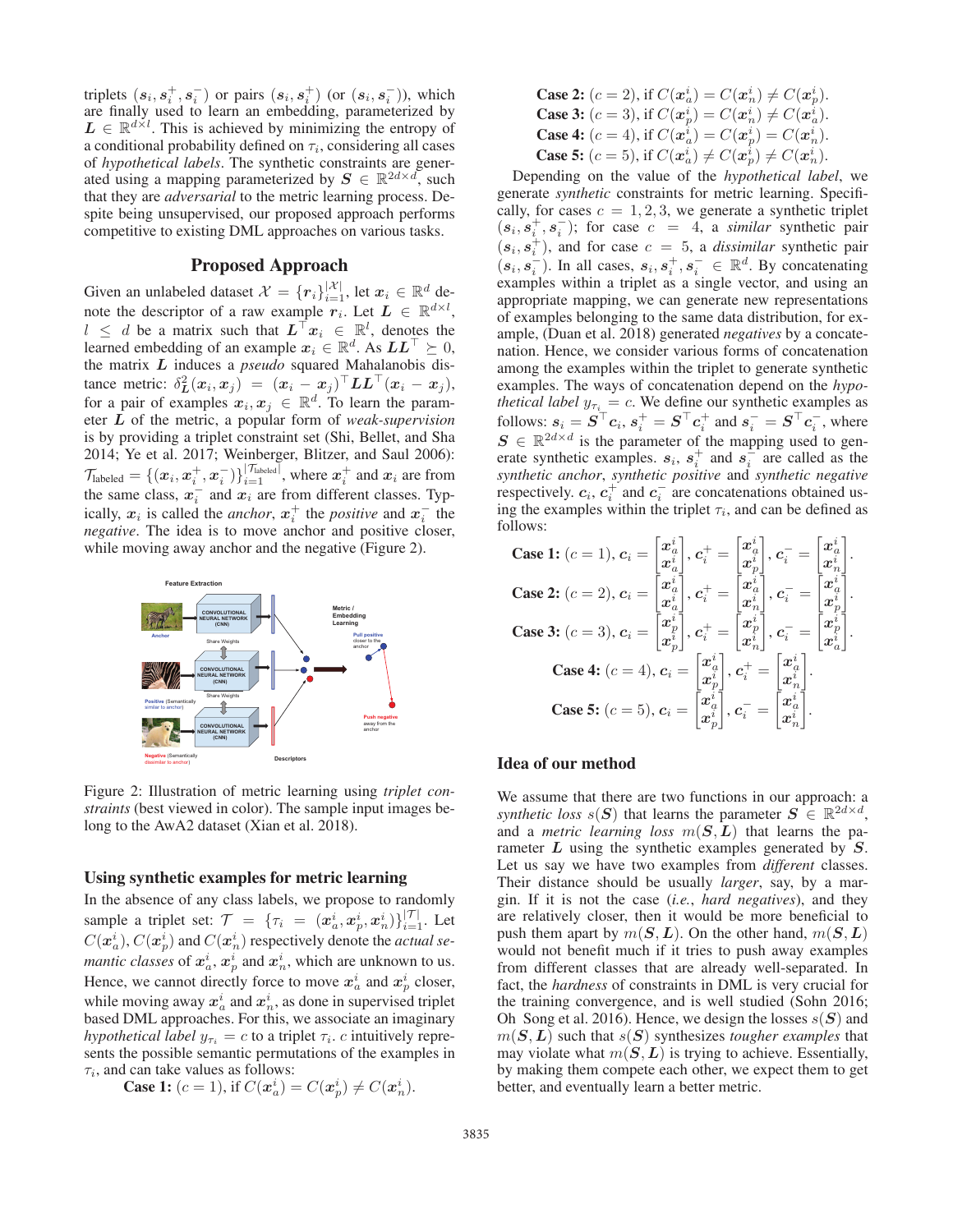#### Motivation of our method

Our work is inspired by the spirit of Virtual Adversarial Training (VAT) (Miyato et al. 2018), a state-of-the-art approach for semi-supervised learning, where a tiny amount of perturbation is added to an unlabeled example. This perturbation is learned in such a way that the perturbed unlabeled example affects the objective function in the worst possible manner. Such a perturbed example is interpreted as an *adversarial example*. In our work, we do not learn a perturbation for adding to an example, but directly learn a mapping *S*- that generates the perturbed *synthetic* examples, which are *adversarial* to the metric learning process achieved by  $m(S, L)$ .

#### Justification of the concatenations

We provide a brief explanation on our choice of the above concatenations. For case  $(c = 3)$ , as we have  $C(\mathbf{x}_p^i) = C(\mathbf{x}^i) + C(\mathbf{x}^i)$ , the example  $\mathbf{x}^i$  are has tracted as the symposition  $C(\mathbf{x}_n^i) \neq C(\mathbf{x}_a^i)$ , the example  $\mathbf{x}_p^i$  can be treated as the *an-*<br>class  $\mathbf{x}_p^i$  can be treated as the positive and  $\mathbf{x}_p^i$  can be treated *chor*,  $x_n^i$  can be treated as the *positive*, and  $x_a^i$  can be treated as the *negative*. Ideally, we expect that the descriptors of  $x^i_p$ and  $x_n^i$  should be *similar*, as they are from the same class. Also, descriptors of  $x_i^i$  and  $x_a^i$  should be *dissimilar*, as they are from different classes. Following the VAT principle, and under some perturbations, the combined representation of  $x_p^i$  and  $x_n^i$  could be mapped to a "better" *positive* representation of  $x_n^i$  with respect to the anchor  $x_n^i$ .

We do not learn an explicit perturbation specific to an example, but hypothesize the existence of a global mapping  $S<sup>+</sup>$  that serves this purpose. Hence, we map the concatenation  $c_i^+$  to a "better" *synthetic positive*  $s_i^+$ . Similarly, we hope to learn a "better" *synthetic negative*  $s_i^-$ . In terms of the VAT principle,  $s_i^-$  can be interpreted as a "perturbed" version of  $x_a^i$ , which poses as a more difficult negative with respect to the "perturbed" version of the anchor. For the *synthetic anchor*, we simply concatenate the current anchor with itself. Similar explanations hold for the cases  $(c = 1, 2)$ . For the case  $(c = 4)$ , where all three examples in  $\tau_i$  are from the same class, we arbitrarily form a *synthetic anchor* and a *synthetic positive*, which are brought closer by the learned embedding. For the case  $(c = 5)$ , where all three examples in  $\tau_i$  are from different classes, we arbitrarily form a *synthetic anchor* and a *synthetic negative*, which are moved away by the learned embedding.

#### Synthetic loss and metric learning loss

**Cases 1, 2 and 3:** For  $(c = 1, 2, 3)$ , having obtained a synthetic triplet  $(s_i, s_i^+, s_i^-)$ , we use the following *metric*<br>*learning loss:*  $m(S, L) = \log(1 + \exp(f_m))$  where  $f_m^m =$ *learning loss:*  $m(S, L) = \log(1 + \exp(f_i^m))$ , where  $f_i^m =$ <br> $S^2(L^T e, L^T e^+)$   $A \tan^2 \alpha S^2(L^T e^+ L^T e^m)$  such that  $\delta^2(L^\top s_i, L^\top s_i^+) - 4 \tan^2 \alpha \, \delta^2(L^\top s_i^-, L^\top s_i^m)$ , such that  $s^m - (s + s^+) \cdot 2$  Here  $\delta^2(x, x_i) - (x - x_i)^\top (x - x_i)$  $s_i^m = (s_i + s_i^+)/2$ . Here,  $\delta^2(x_i, x_j) = (x_i - x_j)^T(x_i - x_j)$ .<br> *f<sup>m</sup>* intuitively optimizes an *appular constraint* (Wang et al.  $f_i^m$  intuitively optimizes an *angular constraint* (Wang et al. 2017) on the synthetic triplet, in order to learn the parameter *L* of the embedding.  $\alpha > 0$  can be intuitively seen as an angle with respect to a triplet (Wang et al. 2017). The function  $m(S, L)$  essentially minimizes a smoothed version of the hinge loss  $[f_i^m]_+ = \max(0, f_i^m)$ . For generating "better" synthetic examples we propose a *synthetic loss s(S)* which synthetic examples, we propose a *synthetic loss* <sup>s</sup>(*S*) which

aims at generating synthetic examples that are adversarial to  $m(S, L)$ .  $s(S)$  can be defined as follows:  $s(S) = \log(1 +$  $\exp(f_i^s)$ , where  $f_i^s = 4 \tan^2 \alpha \delta^2 (\mathbf{s}_i - \mathbf{s}_i - \delta^2 (\mathbf{s}_i - \mathbf{s}_i + \mathbf{s}_i))$ .<br>Case 4: For  $(c = 4)$  we only consider a pair of syn-

**Case 4:** For  $(c = 4)$ , we only consider a pair of synthetic examples, namely, a *synthetic anchor s*<sup>i</sup> and a *synthetic positive*  $s_i^+$ . The metric loss aims at minimizing the distance of the *similar* synthetic pair, and can be defined as:  $m(S, L) = \delta^2(L^{\top} s_i, L^{\top} s_i^+)$ . The adversarial synthetic loss can be defined as:  $e(S) = -\delta^2(e, e^+)$ loss can be defined as:  $s(S) = -\delta^2(s_i, s_i^+)$ .<br>Case 5: For  $(c = 5)$  we consider a

**Case 5:** For  $(c = 5)$ , we consider a pair consisting of a *synthetic anchor*  $s_i$  and a *synthetic negative*  $s_i^-$ . The metric loss aims at maximizing the distance of the *dissimilar* synthetic pair, and can be defined as:  $m(S, L)$  =  $-\delta^2(L^{\top} s_i, L^{\top} s_i^{-})$ . The adversarial synthetic loss can be defined as:  $s(S) - \delta^2(s, s^{-})$ defined as:  $s(S) = \delta^2(s_i, s_i^-)$ .

## Optimization problem of the proposed approach

Having formulated the different possibilities of synthetic constraint generation, based on the semantic permutation of examples present in a triplet, we define the following loss:  $l_c^i(\mathbf{S}, L) = s_c^i(\mathbf{S}) + m_c^i(\mathbf{S}, L)$ . Note that we add<br>the subscript c and superscript *i* to account for the differthe subscript  $c$  and superscript  $i$  to account for the different combinations of values *hypothetical label*  $y_{\tau_i}$  can take, for each triplet  $\tau_i$ . Given a randomly sampled triplet  $\tau_i$ , we now encode the loss  $l_e^i(\mathbf{S}, \mathbf{L})$  as a probability, as follows:<br>  $p_e^i = p(y_{\tau_i} = c | \tau_i; \mathbf{S}, \mathbf{L}) = \frac{1}{1 + \exp(l_e^i(\mathbf{S}, \mathbf{L}))}; \sum_c p_e^i = 1.$ <br>
Intuitively, it represents the condition mobability persons Intuitively, it represents the conditional probability parameterized by the distance metric. This probability can be used to compute the entropy, a measure of *uncertainty*. To learn our metric, we propose to minimize the randomness or *uncertainty* among all possible cases, leading to the following optimization problem:

$$
\min_{\boldsymbol{S} \in \mathbb{R}^{2d \times d}, \boldsymbol{L} \in \mathbb{R}^{d \times l}} - \sum_{i}^{|\mathcal{T}|} \sum_{c} p_c^i \log p_c^i + \lambda \left\| \boldsymbol{L}^\top \boldsymbol{L} - \boldsymbol{I}_l \right\|_F^2.
$$
\n(1)

The term  $\left\| \boldsymbol{L}^\top \boldsymbol{L} - \boldsymbol{I}_l \right\|$ in (1) is a regularizer added to enforce the orthogonality constraint  $L^{\perp}L = I_l$ , which avoids<br>a model collanse and overfitting to training data  $\lambda > 0$  is a model collapse and overfitting to training data.  $\lambda > 0$  is a trade-off parameter. We call our proposed method as Synthetic Unsupervised pseudo Metric Learning (SUML). It should be noted that synthetic examples are used only for the training process. After learning *L*, one could directly compute the distance between two test examples  $x_i^t$  and  $x_i^t$  as:  $\delta_L^2(x_i^t, x_j^t) = (x_i^t - x_j^t)^\top L L^\top (x_i^t - x_j^t)$ . The gradient of the term  $p_c^i \log p_c^i$  can be expressed as:

$$
\frac{\partial}{\partial \mathbf{\Theta}} [p_c^i \log p_c^i] \n= \frac{-p_c^i (1 + \log p_c^i)}{1 + \exp(-l_c^i(\mathbf{S}, \mathbf{L}))} \left\{ \frac{\partial}{\partial \mathbf{\Theta}} s_c^i(\mathbf{S}) + \frac{\partial}{\partial \mathbf{\Theta}} m_c^i(\mathbf{S}, \mathbf{L}) \right\}.
$$
\n(2)

Here,  $\Theta$  could be any of *S* or *L*. Let,  $\delta_{an} = c_i - c_i^-,$ <br>  $\delta_{n} = c_i - c_i^+$   $\delta_{n} = c_i^- - c_i^m$  Here  $c_i^m = (c_i + c_i^+)/2$  $\delta_{ap} = c_i - c_i^+$ ,  $\delta_{nm} = c_i^- - c_i^m$ . Here,  $c_i^m = (c_i + c_i^+)/2$ .<br>We now define the gradients of the synthetic and metric We now define the gradients of the synthetic and metric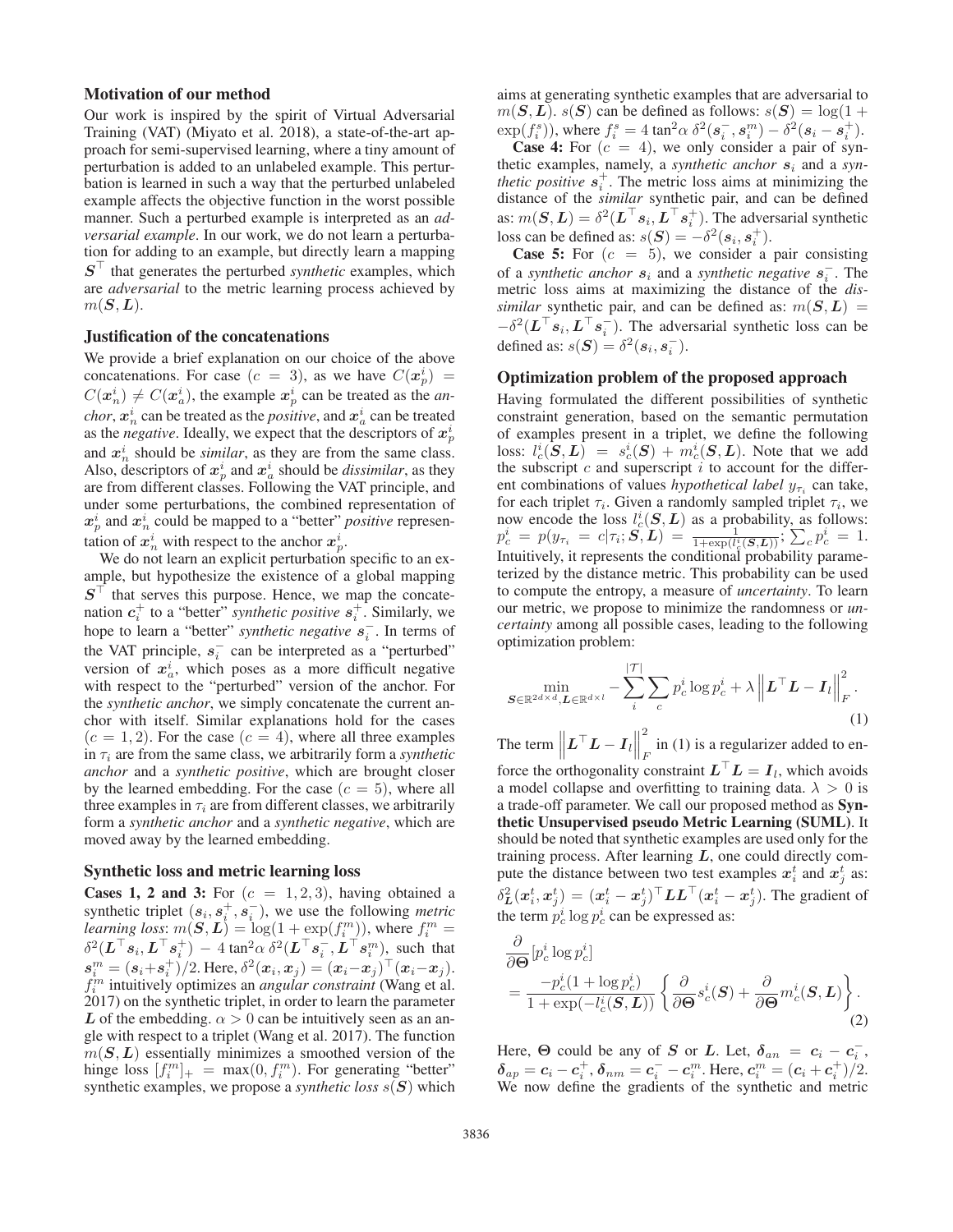losses corresponding to each case (we omit subscripts and superscripts for brevity):

Cases 1, 2 and 3:

$$
\frac{\partial}{\partial S}[s(S)]
$$
\n
$$
= \frac{2}{1 + \exp(-f_i^s)} [4 \tan^2 \alpha \delta_{nm} \delta_{nm}^\top - \delta_{ap} \delta_{ap}^\top] S
$$
\n
$$
\frac{\partial}{\partial S}[m(S, L)]
$$
\n
$$
= \frac{2}{1 + \exp(-f_i^m)} [\delta_{ap} \delta_{ap}^\top - 4 \tan^2 \alpha \delta_{nm} \delta_{nm}^\top] S L L^\top
$$
\n
$$
\frac{\partial}{\partial L}[m(S, L)]
$$
\n
$$
= \frac{2}{1 + \exp(-f_i^m)} S^\top [\delta_{ap} \delta_{ap}^\top - 4 \tan^2 \alpha \delta_{nm} \delta_{nm}^\top] S L.
$$
\nCase 4:

Case 4:

$$
\frac{\partial}{\partial \boldsymbol{S}}[s(\boldsymbol{S})]= -2\boldsymbol{\delta}_{ap}\boldsymbol{\delta}_{ap}^\top\boldsymbol{S}\\ \frac{\partial}{\partial \boldsymbol{S}}[m(\boldsymbol{S},\boldsymbol{L})]= 2\boldsymbol{\delta}_{ap}\boldsymbol{\delta}_{ap}^\top\boldsymbol{S}\boldsymbol{L}\boldsymbol{L}^\top\\ \frac{\partial}{\partial \boldsymbol{L}}[m(\boldsymbol{S},\boldsymbol{L})]= 2\boldsymbol{S}^\top\boldsymbol{\delta}_{ap}\boldsymbol{\delta}_{ap}^\top\boldsymbol{S}\boldsymbol{L}.
$$

Case 5:

$$
\frac{\partial}{\partial S}[s(S)] = 2\delta_{an}\delta_{an}^{\top}S
$$

$$
\frac{\partial}{\partial S}[m(S, L)] = -2\delta_{an}\delta_{an}^{\top}SLL^{\top}
$$

$$
\frac{\partial}{\partial L}[m(S, L)] = -2S^{\top}\delta_{an}\delta_{an}^{\top}SL.
$$

∂

**Stochastic Extension:** Let,  $\mathbb{R}^d \ni x_i = P^{\top} z(r_i; \theta_z)$  with  $r_i$  being the raw example, such that  $\Phi = (\theta_i, P)$  denote *r*<sub>i</sub> being the raw example, such that  $\Phi=(\theta_z, P)$  denote the parameters of a network, where  $z : \mathcal{X} \to \mathbb{R}^D$  with parameters  $\theta_z$  provides a non-linear embedding of  $r_i$ , and  $\mathbf{P} \in \mathbb{R}^{D \times d}$  is the parametric matrix of a Fully-Connected (FC) layer at the end. Being fully differentiable by virtue of eq (2), our method can have a deep extension, wherein we can Back-Propagate (BP) the gradients by Stochastic Gradient Descent (SGD) and jointy learn (Φ,*S*, *<sup>L</sup>*). To handle large-scale datasets, we propose a stochastic version of SUML, in Algorithm 1.

Algorithm 1 stochastic SUML (sSUML)

**Input:** Unlabeled data  $\mathcal{X}$ , initial  $\Phi$ ;  $\lambda$ ,  $\alpha$ , maxiter  $> 0$ . 1: Initialize  $S_{\text{prev}}, L_{\text{prev}}$  randomly. 2: while not converged do

- 3: Randomly mine  $\mathcal{T} = \{(\mathbf{x}_a^i, \mathbf{x}_p^i, \mathbf{x}_n^i)\}_{i=1}^{|\mathcal{T}|}$ , using a sampled mini-batch sampled mini-batch.
- 4: **for**  $iter = 1$  to maxiter **do**<br>5:  $[S, L] \leftarrow SUML(S_{prev})$
- 5:  $[S, L] \leftarrow SUML(S_{prev}, L_{prev}).$ <br>6: **end for**
- end for
- 7:  $S_{\text{prev}} = S$ ;  $L_{\text{prev}} = L$ ; Optionally BP to learn  $\Phi$ .
- 8: end while
- 9: **return**  $L_{\text{prev}}$

Table 1: Comparison of proposed method SUML against SOTA supervised DML approaches for the classification task in terms of classification accuracy (in %, higher the better).

|                                             | <b>Dataset</b>   |                  | <b>AT&amp;T Faces</b> |                  |                                 |  |  |
|---------------------------------------------|------------------|------------------|-----------------------|------------------|---------------------------------|--|--|
| <b>KNN</b>                                  | <b>JDRML</b>     | <b>LRGMML</b>    | AML                   | <b>MDMLCLDD</b>  | <b>SUML</b> (Ours)              |  |  |
| $k=1$                                       | $90.42 \pm 3.93$ | $93.33 \pm 3.66$ | $92.08 \pm 3.15$      | $91.17 \pm 2.55$ | $90.08 \pm 1.82$                |  |  |
| $k=3$                                       | $81.42 + 3.71$   | $88.75 \pm 5.02$ | $84.00 \pm 3.09$      | $83.58 + 3.47$   | $81.17 \pm 2.01$                |  |  |
| $k=10$                                      | $64.83 + 3.84$   | $77.50 + 5.91$   | $61.92 + 4.34$        | $64.33 + 5.18$   | $64.92 + 4.22$                  |  |  |
| $k=20$                                      | $48.17 \pm 3.78$ | $55.42 \pm 4.97$ | $47.67 \pm 4.19$      | $48.67 + 4.11$   | $48.58 \pm 5.12$                |  |  |
|                                             | <b>Dataset</b>   |                  |                       | $COLL-20$        |                                 |  |  |
| <b>kNN</b><br><b>JDRML</b><br><b>LRGMML</b> |                  |                  | AML                   | <b>MDMLCLDD</b>  | <b>SUML</b> (Ours)              |  |  |
| $k=1$                                       | $99.01 + 0.29$   | $99.24 + 0.35$   | $98.73 + 0.49$        | $98.59 + 0.77$   | $98.96 \pm 0.55$                |  |  |
| $k=3$                                       | $97.67 + 0.77$   | $98.89 + 0.40$   | $98.41 \pm 0.48$      | $97.78 \pm 0.99$ | $98.06 \pm 0.51$                |  |  |
| $k=10$                                      | $93.88 \pm 0.91$ | $96.95 + 0.65$   | $95.33 \pm 1.14$      | $93.46 \pm 1.57$ | $94.57 + 1.38$                  |  |  |
| $k=20$                                      | $90.21 \pm 1.51$ | $94.76 \pm 0.71$ | $90.32 \pm 1.92$      | $89.17 \pm 2.05$ | $89.63 \pm 2.10$                |  |  |
|                                             | <b>Dataset</b>   |                  | <b>Isolet</b>         |                  |                                 |  |  |
| <b>kNN</b>                                  | <b>JDRML</b>     | <b>LRGMML</b>    | AML                   | <b>MDMLCLDD</b>  | $\overline{\text{SUML}}$ (Ours) |  |  |
| $k=1$                                       | $88.02 \pm 0.57$ | $89.44 + 0.50$   | $87.89 + 0.74$        | $87.88 + 0.96$   | $87.78 \pm 1.01$                |  |  |
| $k=3$                                       | $86.60 + 0.72$   | $88.53 \pm 0.47$ | $86.73 \pm 0.81$      | $86.58 + 0.81$   | $86.50 \pm 0.82$                |  |  |
| $k=10$                                      | $89.40 + 0.54$   | $90.46 + 0.47$   | $89.50 \pm 0.84$      | $89.54 + 0.67$   | $88.99 \pm 0.57$                |  |  |
| $k=20$                                      | $89.59 + 0.65$   | $90.44 + 0.59$   | $89.65 \pm 0.74$      | $89.62 + 0.59$   | $89.22 \pm 0.59$                |  |  |
|                                             | <b>Dataset</b>   |                  | <b>USPS</b>           |                  |                                 |  |  |
| <b>kNN</b>                                  | <b>JDRML</b>     | <b>LRGMML</b>    | AML                   | <b>MDMLCLDD</b>  | <b>SUML</b> (Ours)              |  |  |
| $k=1$                                       | $96.99 + 0.23$   | $97.15 \pm 0.34$ | $97.04 + 0.31$        | $97.05 \pm 0.34$ | $97.08 \pm 0.29$                |  |  |
| $k=3$                                       | $96.66 + 0.34$   | $96.79 + 0.41$   | $96.65 + 0.29$        | $96.82 + 0.24$   | $96.80 \pm 0.36$                |  |  |
| $k=10$                                      | $95.76 \pm 0.26$ | $95.98 \pm 0.42$ | $95.79 \pm 0.23$      | $95.77 \pm 0.25$ | $95.85 \pm 0.46$                |  |  |
| $k=20$                                      | $94.77 \pm 0.30$ | $94.99 + 0.49$   | $94.77 \pm 0.35$      | $94.81 \pm 0.47$ | $94.84 \pm 0.29$                |  |  |
| Labels                                      |                  |                  | Yes                   |                  | No                              |  |  |

#### Time complexity analysis

We now present the computational time complexity of the major steps involved in our approach:

- Cost Function: The matrix multiplications require  $O(d^2|\mathcal{T}|+ld|\mathcal{T}|)$ . A matrix transpose and a matrix-vector product involved, each require  $O(l|\mathcal{T}|)$ . The cost computation requires  $O(|\mathcal{T}|)$ .
- Gradients: The gradient with respect to *L* requires  $O(d^2|\mathcal{T}| + d^2l)$ . However, gradient with respect to *S* requires  $O(d^2|\mathcal{T}| + d^2l + d^3)$ .
- Parameter updates: As search space of both our parameters can be constrained to the Euclidean space, the parameter update steps require simple additions that can be done in constant time.

The  $O(d^3)$  term is due to multiplication of two  $d \times d$  matrices arising in computation of gradients wrt *S*. By ensuring  $d < D$  in  $P \in \mathbb{R}^{D \times d}$ , our method is scalable against dimensionality. Also, our approach is linear in terms of  $|\mathcal{T}|$ .

## Experiments

#### Classification on benchmark datasets

We first compare the proposed SUML approach against the following recently proposed State-Of-The-Art (SOTA) *supervised* DML approaches that make use of class labels: JDRML (Harandi, Salzmann, and Hartley 2017), LRGMML (Bhutani et al. 2018), AML (Chen et al. 2018) and MDML-CLDD (Xie et al. 2018). We use the following benchmark datasets: AT&T Faces(Samaria and Harter 1994), COIL20 (Nene et al. 1996), Isolet (Lichman 2013) and USPS (Hull 1994). For each dataset, we perform 10 random splits with 70%-30% train-test ratio, and report the standard deviation along with the classification accuracies on the test data. For the supervised approaches, we learn a distance metric using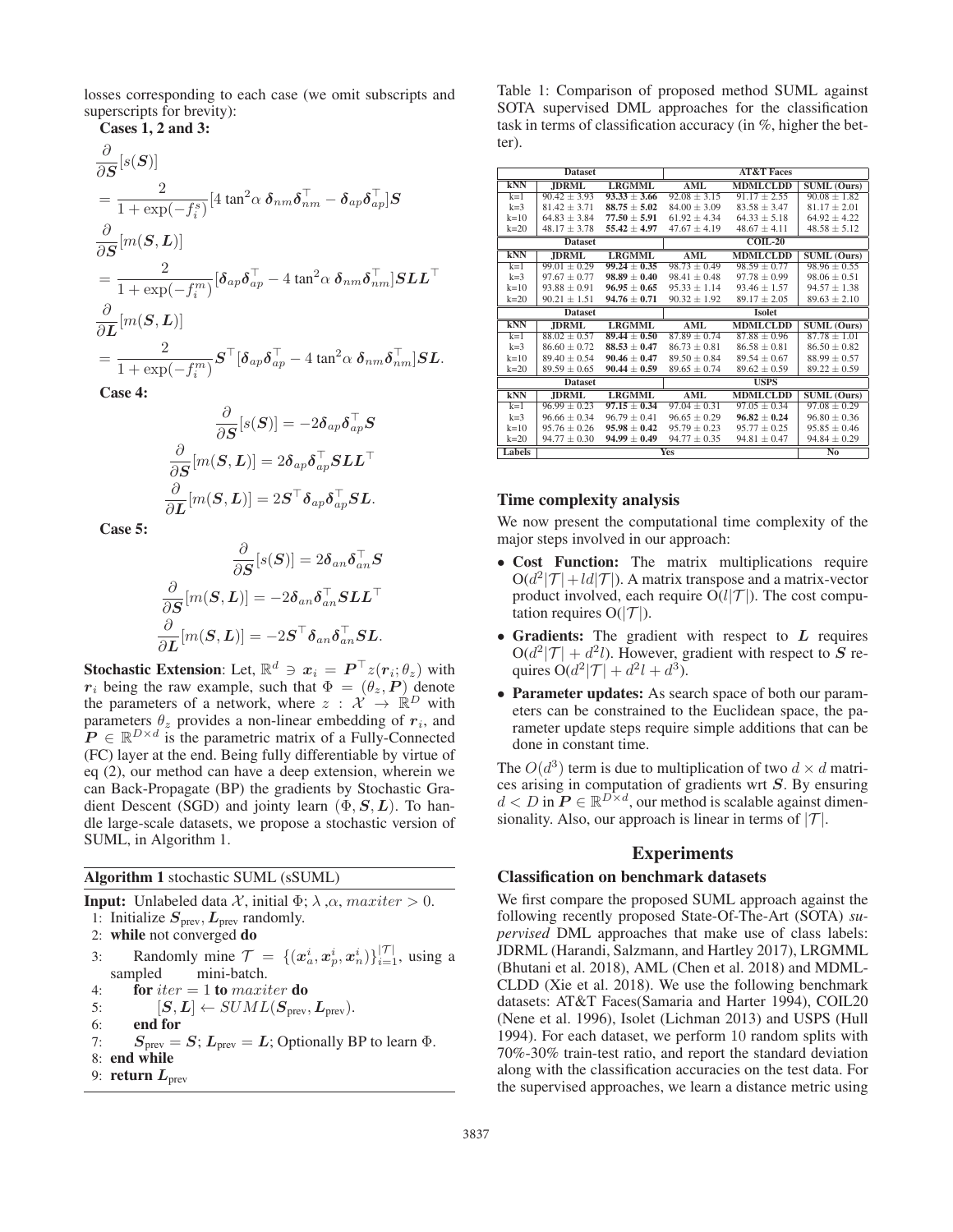Table 2: Comparison of proposed method SUML against manifold learning approaches in terms of classification accuracy (in %, higher the better).

| <b>Dataset</b>     | <b>AT&amp;T Faces</b> |                  |                  |                   |  |  |  |  |
|--------------------|-----------------------|------------------|------------------|-------------------|--|--|--|--|
| <b>Method</b>      | $k=1$                 | $k=3$            | $k=10$           | $k=20$            |  |  |  |  |
| <b>NPE</b>         | $83.67 + 3.71$        | $67.33 + 5.12$   | $45.42 + 10.04$  | $28.42 \pm 10.31$ |  |  |  |  |
| LPP                | $84.92 \pm 3.52$      | $65.17 \pm 3.88$ | $41.42 \pm 5.33$ | $23.08 \pm 4.43$  |  |  |  |  |
| <b>SUML (Ours)</b> | $90.08 \pm 1.82$      | $81.17 \pm 2.01$ | $64.92 \pm 4.22$ | $48.58 \pm 5.12$  |  |  |  |  |
| <b>Dataset</b>     |                       |                  | $COLL-20$        |                   |  |  |  |  |
| <b>NPE</b>         | $95.91 \pm 0.91$      | $94.00 + 1.21$   | $81.34 + 1.24$   | $52.29 + 1.54$    |  |  |  |  |
| LPP                | $96.05 \pm 0.86$      | $93.95 \pm 0.74$ | $81.43 + 1.15$   | $48.59 \pm 3.17$  |  |  |  |  |
| <b>SUML</b> (Ours) | $98.96 \pm 0.55$      | $98.06 \pm 0.55$ | $94.57 \pm 1.38$ | $89.63 \pm 1.38$  |  |  |  |  |
| <b>Dataset</b>     | <b>Isolet</b>         |                  |                  |                   |  |  |  |  |
| <b>NPE</b>         | $82.24 + 1.38$        | $80.47 + 0.33$   | $85.00 \pm 0.42$ | $84.80 + 0.42$    |  |  |  |  |
| LPP                | $81.55 \pm 0.87$      | $79.85 \pm 1.21$ | $84.66 \pm 0.92$ | $84.53 \pm 1.09$  |  |  |  |  |
| <b>SUML (Ours)</b> | $87.78 \pm 1.01$      | $86.50 + 1.01$   | $88.99 + 1.01$   | $89.22 \pm 0.59$  |  |  |  |  |
| <b>Dataset</b>     |                       |                  | <b>USPS</b>      |                   |  |  |  |  |
| <b>NPE</b>         | $91.19 + 0.59$        | $88.89 + 0.66$   | $81.41 + 0.90$   | $70.30 \pm 1.09$  |  |  |  |  |
| LPP                | $90.91 \pm 0.67$      | $88.86 \pm 0.74$ | $80.51 \pm 0.64$ | $68.80 \pm 0.73$  |  |  |  |  |
| <b>SUML</b> (Ours) | $97.08 \pm 0.29$      | $96.80 \pm 0.36$ | $95.85 \pm 0.46$ | $94.84 \pm 0.29$  |  |  |  |  |

the labeled training data, and report the classification accuracies on the test data using the learned metric. For our approach, we use the same training data to learn a metric, but do not provide the class labels. The learned metric is used to classify the test data using kNN classifier (with varying values of k). Best results are shown in bold. As seen in Table 1, our method performs competitive despite being unsupervised. We also compare our method against unsupervised manifold learning techniques NPE (He et al. 2005) and LPP (He and Niyogi 2003), which easily get outperformed by SUML (Table 2).

Table 3: Comparison of proposed unsupervised method SUML against State-Of-The-Art (SOTA) DML approaches.

|                    |                        | <b>JHMDB</b> Dataset |                     | <b>HMDB</b> Dataset  |            |                      |                              |
|--------------------|------------------------|----------------------|---------------------|----------------------|------------|----------------------|------------------------------|
| <b>Dataset</b>     | (Zero-shot scenario)   |                      |                     | (Zero-shot scenario) |            |                      |                              |
| Method             | <b>Class</b><br>Labels | <b>NMI</b>           | F                   | R@1                  | <b>NMI</b> | F                    | R@1                          |
| JDRML              | Yes                    | 70.68                | 63.33               | 84.68                | 48.77      | 28.80                | 72.81                        |
| LRGMML.            | Yes                    | 69.06                | 61.33               | 86.29                | 49.54      | 29.57                | 72.72                        |
| AML                | Yes                    | 69.53                | 61.38               | 87.10                | 53.20      | 31.52                | 73.32                        |
| MDMLCLDD           | Yes                    | 69.72                | 62.28               | 87.09                | 51.17      | 30.27                | 73.26                        |
| <b>MOM</b>         | No                     | 65.21                | 57.12               | 80.91                | 41.36      | 24.39                | 67.14                        |
| <b>SUML</b> (Ours) | N <sub>0</sub>         | 70.58                | 64.62               | 86.83                | 50.64      | 30.32                | 72.52                        |
|                    |                        |                      |                     |                      |            |                      |                              |
|                    |                        |                      | <b>AwA2 Dataset</b> |                      |            |                      | <b>Fashion-MNIST Dataset</b> |
| <b>Dataset</b>     |                        |                      | + CUB (noise)       |                      |            | +MNIST-Digit (noise) |                              |
| <b>Method</b>      | <b>Class</b><br>Labels | <b>NMI</b>           | F                   | R@1                  | <b>NMI</b> | F                    | R@1                          |
| <b>JDRML</b>       | Yes                    | 83.19                | 78.73               | 93.85                | 59.75      | 47.69                | 77.40                        |
| LRGMML.            | Yes                    | 82.25                | 77.59               | 94.80                | 59.44      | 49.47                | 78.60                        |
| AML                | Yes                    | 83.35                | 78.12               | 94.70                | 64.62      | 52.52                | 77.80                        |
| MDMLCLDD           | Yes                    | 84.26                | 78.76               | 94.60                | 63.88      | 50.20                | 77.70                        |
| <b>MOM</b>         | No                     | 68.11                | 62.24               | 87.05                | 53.71      | 42.24                | 73.10                        |

## Clustering and retrieval in zero-shot learning scenario, and in the presence of noise

For the task of Zero-Shot Learning (ZSL) we used two action recognition datasets: JHMDB (Jhuang et al. 2013) (classes 1-8 are for training and 14-21 are for testing) and HMDB (Kuehne et al. 2011) (classes 1-21 are for training and 32-51 are for testing). Due to the disjoint nature of training and testing classes, it corresponds to the ZSL scenario. The features were provided as part of (Cherian et al. 2018).

For DML in presence of noise, we used the AwA2 (Xian et al. 2018) and Fashion-MNIST (Xiao, Rasul, and Vollgraf 2017) datasets. For AwA2, the 10 largest classes were selected. From each chosen class, examples 1-200 are chosen for training, and examples 401-600 are for testing. Images from the first 10 classes of the Caltech-UCSD Birds 200 (CUB) dataset (Welinder et al. 2010) are added as noise. Features of both AwA2 and CUB were used as in (Xian et al. 2018). From the training split of Fashion-MNIST, the first 200 examples for each class are chosen. The first 200 examples of each class from the testing split are chosen. For inclusion to training data as noise, we add the first 150 training images from each class of the original MNIST dataset (Le-Cun et al. 1998), after adding random noise to each pixel.

For each dataset above, the size of the embedding is set as 64. We project the test data using the mapping learned from the train data. The test examples in the learned space are used to perform clustering and retrieval, to evaluate the compared approaches. As shown in Table 3, SUML performs competitive to the supervised SOTA approaches on all the four challenging datasets (best method is shown in bold, and second best is underlined). We also outperform the state-of-the-art unsupervised metric learning method MOM (Iscen et al. 2018). Additionally, in Table 4 we show that for the same four datasets, SUML outperforms the following classical DML approaches: NCA (Goldberger et al. 2005), ITML (Davis et al. 2007), KISSME (Koestinger et al. 2012), RVML (Perrot and Habrard 2015), SCML (Shi, Bellet, and Sha 2014) and DRIFT (Ye et al. 2017).

Table 4: Comparison of proposed unsupervised method SUML against classical supervised DML approaches.

|                                         |                        |                                                     | <b>JHMDB</b> Dataset |       | <b>HMDB</b> Dataset  |                      |       |  |  |
|-----------------------------------------|------------------------|-----------------------------------------------------|----------------------|-------|----------------------|----------------------|-------|--|--|
|                                         | <b>Dataset</b>         |                                                     |                      |       | (Zero-shot scenario) |                      |       |  |  |
|                                         |                        | (Zero-shot scenario)                                |                      |       |                      |                      |       |  |  |
| <b>Method</b>                           | <b>Class</b><br>Labels | <b>NMI</b>                                          | F                    | R@1   | <b>NMI</b>           | F                    | R@1   |  |  |
| NCA                                     | Yes                    | 63.39                                               | 50.43                | 76.08 | 36.79                | 21.18                | 63.23 |  |  |
| <b>ITML</b>                             | Yes                    | 68.82                                               | 58.26                | 85.48 | 46.43                | 27.66                | 71.95 |  |  |
| <b>KISSME</b>                           | Yes                    | 55.91                                               | 47.01                | 83.70 | 41.01                | 24.46                | 69.61 |  |  |
| RVML                                    | Yes                    | 64.10                                               | 49.03                | 83.60 | 46.04                | 27.42                | 69.48 |  |  |
| <b>SCML</b>                             | Yes                    | 50.54                                               | 41.17                | 80.11 | 39.71                | 23.51                | 66.98 |  |  |
| <b>DRIFT</b>                            | Yes                    | 66.20                                               | 52.95                | 82.53 | 44.35                | 26.53                | 69.38 |  |  |
| <b>SUML (Ours)</b>                      | No                     | 70.58                                               | 64.62                | 86.83 | 50.64                | 30.32                | 72.52 |  |  |
| <b>Dataset</b>                          |                        | <b>AwA2 Dataset</b><br><b>Fashion-MNIST Dataset</b> |                      |       |                      |                      |       |  |  |
|                                         |                        |                                                     | $+$ CUB (noise)      |       |                      | +MNIST-Digit (noise) |       |  |  |
| <b>Class</b><br><b>Method</b><br>Labels |                        | <b>NMI</b>                                          | F                    | R@1   | <b>NMI</b>           | F                    | R@1   |  |  |
| <b>NCA</b>                              | Yes                    | 54.71                                               | 41.60                | 85.05 | 50.06                | 40.17                | 67.90 |  |  |
| ITML                                    | Yes                    | 73.72                                               | 66.15                | 92.15 | 49.09                | 37.95                | 74.60 |  |  |
| <b>KISSME</b>                           | Yes                    | 75.70                                               | 68.21                | 91.05 | 53.92                | 42.49                | 74.90 |  |  |
| RVML                                    | Yes                    | 78.81                                               | 72.00                | 89.50 | 50.79                | 39.39                | 75.00 |  |  |
| <b>SCML</b>                             | Yes                    | 73.28                                               | 66.44                | 89.95 | 52.32                | 41.49                | 72.40 |  |  |
| <b>DRIFT</b>                            | Yes                    | 80.19                                               | 74.44                | 90.85 | 51.98                | 42.64                | 64.00 |  |  |
| <b>SUML</b> (Ours)                      | No                     | 83.47                                               | 79.06                | 93.86 | 63.87                | 51.42                | 77.03 |  |  |

## Hyperparameter tuning and Ablation studies

Tuning of hyperparameters in the unsupervised setting is not trivial. But, due to the simplicity of our model, we only have a single hyperparameter  $\alpha > 0$  and a trade-off parameter  $\lambda > 0$ .  $\alpha > 0$  being an angle, is fairly easy to tune in the range 30◦ to <sup>60</sup>◦, as suggested in (Wang et al. 2017). We do not tune it, but set it to <sup>40</sup>◦ for all our experiments. We do not give too high weightage to the regularizer term, and hence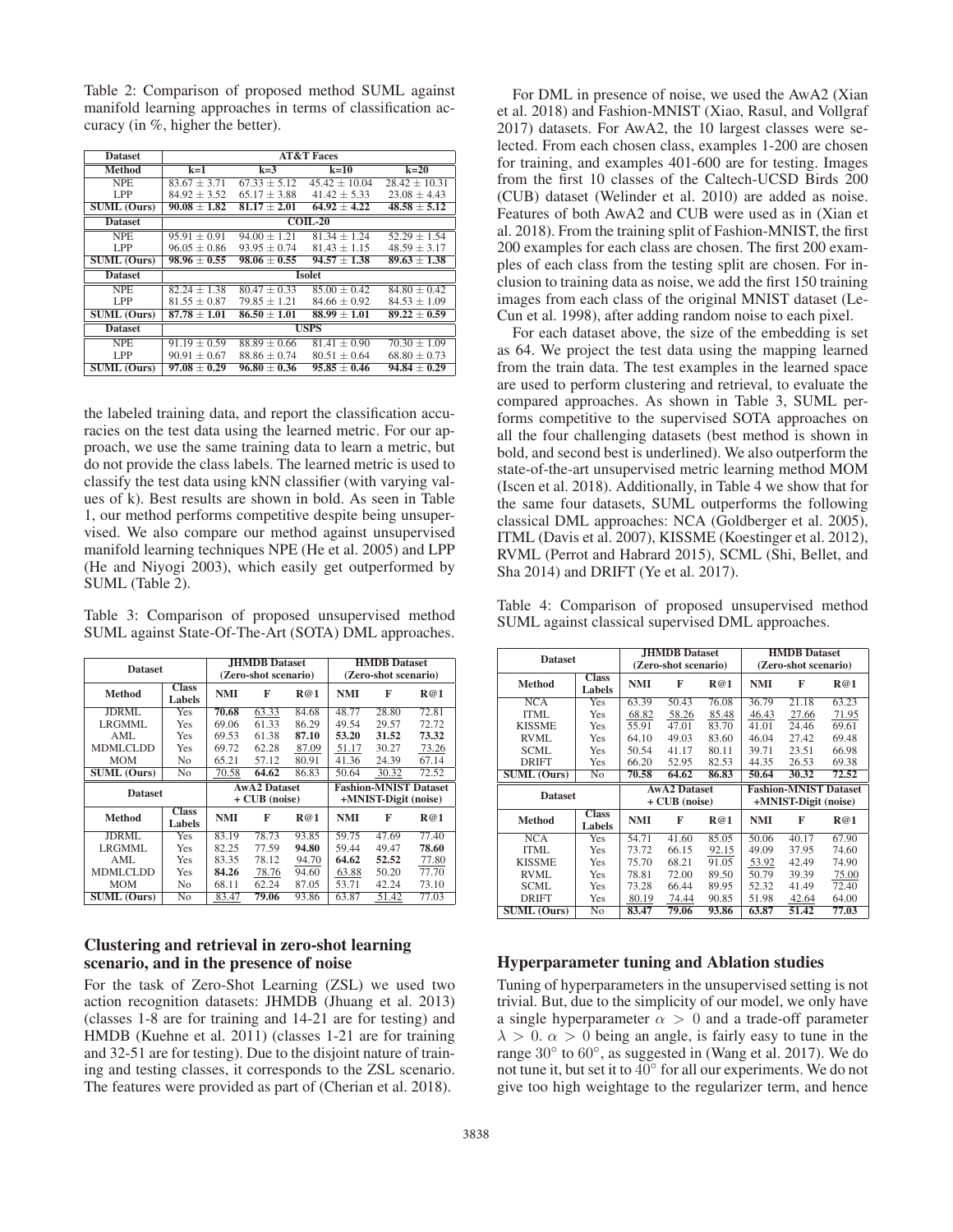

Figure 3: a) Convergence behaviour of SUML on the JH-MDB dataset, b) Sensitivity towards  $\alpha$ , with respect to NMI and F values on the JHMDB test data, c) Sensitivity towards  $\lambda$ , with respect to NMI and F values on the JHMDB test data, d) NMI and F values on the JHMDB test data during progress of training of SUML.

set  $\lambda$  to a low value of 0.5 for all our experiments. We observed that it can also be set to as low as  $10^{-3}$ . We used the Manopt toolbox (Boumal et al. 2014) to perform Riemannian Conjugate Gradient Descent (RCGD) to jointly learn *S* and *L*. We keep all the default parameters of Manopt, and trained for a maximum of  $num\_ep = 30$  epochs for all datasets. Our method converges quite fast, owing to the Riemannian product manifold based optimization (Figure 3a).

We fix  $\lambda = 0.5$ ,  $num\_ep = 30$  and observe the NMI and F-values on JHMDB test data with varying  $\alpha$ , and observe that SUML is robust to  $\alpha$  (Figure 3b). However, upon fixing  $\alpha = 40^{\circ}$ ,  $num\_ep = 30$  and varying  $\lambda$ , we observe that setting too low value of  $\lambda$  decreases performance (Figure 3c). This shows the importance of the orthogonality constraint. Figure 3d shows that initially the performance of our method is poor (as we initialize *S* and *L* randomly), but gradually improves. This also shows that despite a random initialization, an optimal solution could be reached due to the product manifold based optimization.

#### Experiments on large-scale data

We perform large-scale experiments to evaluate our stochastic method sSUML on the following datasets: STL-10 (Coates, Ng, and Lee 2011) and ImageNet (Russakovsky et al. 2015). Our stochastic method is again competitive with respect to the baselines (see Table 5). It should be noted that the performance of all the approaches are relatively poor in the STL-10 dataset. This is because we intentionally use the raw pixel values and reduce the dimensionality to 100 causing severe loss of information, to show that despite a poor initial representation, our method can perform competitive.

For the ImageNet dataset, we followed the ImNet-2 protocol as in (Kodirov, Xiang, and Gong 2017). In both STL-10 and ImageNet, we fix  $maxiter = 10, \alpha = 40^\circ, \lambda = 0.5$  in Algorithm 1. Mini-batch size is 120, and embedding size is 64. Figure 4 shows convergence behaviour of our method on ImageNet.

Table 5: Comparison of the proposed stochastic SUML (sSUML) approach against various baselines, on STL-10 and ImageNet datasets.

| <b>Dataset</b>  | STL                    |                     |      |      |                   |      |      |  |
|-----------------|------------------------|---------------------|------|------|-------------------|------|------|--|
| <b>Method</b>   | <b>Class</b><br>Labels | Mini-batch<br>based | NMI  | R@1  | R@2               | R@4  | R@8  |  |
| <b>KISSME</b>   | Yes                    | No                  | 12.1 | 25.5 | 38.5              | 55.1 | 73.1 |  |
| JDRML           | Yes                    | N <sub>0</sub>      | 14.9 | 30.2 | 44.9              | 61.3 | 77.5 |  |
| LRGMML.         | Yes                    | N <sub>0</sub>      | 15.2 | 30.4 | 45.5              | 61.8 | 77.6 |  |
| AML-stoch       | Yes                    | Yes                 | 15.0 | 30.3 | 44.8              | 61.2 | 76.9 |  |
| <b>MDMLCLDD</b> | Yes                    | N <sub>0</sub>      | 15.1 | 30.1 | 44.7              | 61.1 | 77.0 |  |
| sSUML (Ours)    | No                     | Yes                 | 14.3 | 29.4 | 44.1              | 60.5 | 76.7 |  |
| <b>Dataset</b>  |                        | <b>ImageNet</b>     |      |      |                   |      |      |  |
| <b>KISSME</b>   | Yes                    | No                  | 56.5 | 39.4 | $\overline{49.2}$ | 58.8 | 68.1 |  |
| AML-stoch       | Yes                    | Yes                 | 58.1 | 42.2 | 52.5              | 62.1 | 71.1 |  |
| sSUML (Ours)    | No                     | Yes                 | 56.6 | 38.9 | 48.8              | 58.7 | 68.3 |  |



Figure 4: Convergence behaviour of our proposed stochastic method on the ImageNet dataset.

#### Empirical runtime evaluation

The softmax-based metric learning method NCA takes 864s on the HMDB dataset, whereas ours take only 1.38s. Tripletloss based DRIFT is 8.74 times slower than ours. ITML is 1.9 times slower than us. Faster, low-rank approach LRGMML (1.36s) is almost similar to ours. We require small mini-batch sizes (*e.g.*, 120). For each mini-batch, we only need about  $10<sup>3</sup>$  triplets, evaluating on which, takes very less time even on ImageNet (0.77 seconds). Even increasing number of triplets to  $10<sup>4</sup>$ , we only require 6.6 seconds per mini-batch, which is quite less in practice. Due to the product manifold based optimization, our method converges quite fast, and we do not have problem scaling up.

## Clustering and retrieval for Fine-Grained Visual Categorization (FGVC)

We also compare our proposed stochastic method against the following recently proposed, deep unsupervised feature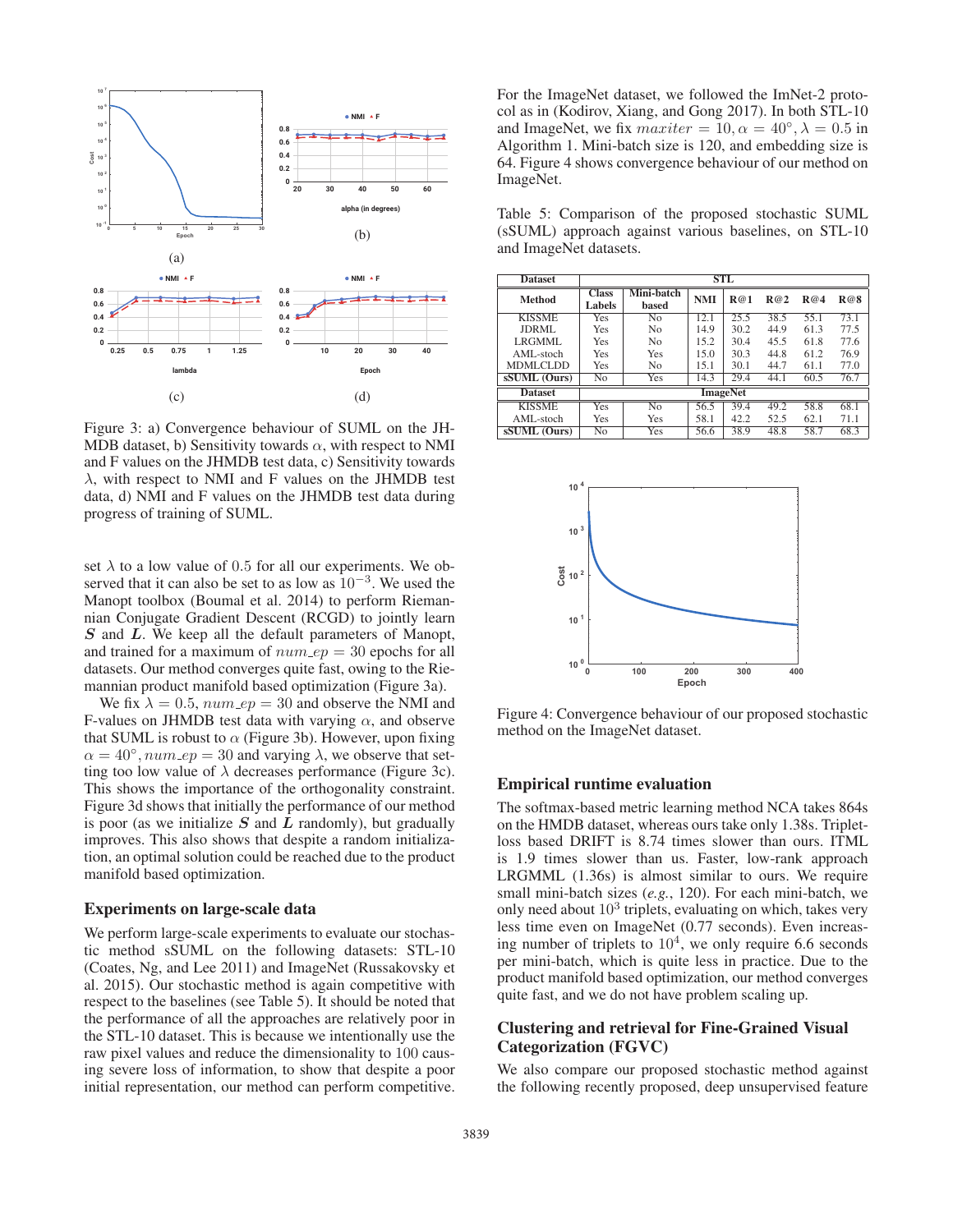and metric learning methods: Exemplar (Dosovitskiy et al. 2016), NCE (Wu et al. 2018), DeepCluster (Caron et al. 2018) and MOM (Iscen et al. 2018). The following benchmark fine-grained datasets were used: CUB 200 (Welinder et al. 2010), Cars 196 (Krause et al. 2013) and Stanford Online Products (SOP) (Oh Song et al. 2016). GoogLeNet (Szegedy et al. 2015) pretrained on ImageNet (Russakovsky et al. 2015), has been used as the backbone CNN, using the MatConvNet (Vedaldi and Lenc 2015) tool. Recent metric learning approaches concluded their robustness towards embedding size in FGVC, and hence, following the evaluation protocol in (Wang et al. 2017; Iscen et al. 2018), we set the embedding size to 512, except for Cars, where we set it as 128. We fix  $\alpha = 45^{\circ}$  and  $\lambda = 0.5$ . We used mini-batch size of 120 and set  $maxiter = 10$  in Algorithm 1. The results of comparison have been shown in Table 6. Our method performs the best in Cars and SOP datasets, and second best on CUB, where the MOM approach performs better than ours because of their careful mining strategy. We also report our own initial performance obtained using a random initialization. Despite a poor initialization, our method is capable of improving the performance.

Table 6: Comparison against deep unsupervised approaches on three benchmark fine-grained datasets.

| <b>Dataset</b>   |                               |            | $\overline{\text{CUB }200}$ |                 |                                       |                   |
|------------------|-------------------------------|------------|-----------------------------|-----------------|---------------------------------------|-------------------|
| <b>Method</b>    | <b>Class</b><br>Labels        | <b>NMI</b> | R@1                         | R@2             | R@4                                   | R@8               |
| Initial (Random) | $\overline{N_{O}}$            | 34.3       | 31.7                        | 42.7            | 54.8                                  | 67.0              |
| Exemplar         | N <sub>0</sub>                | 45.0       | 38.2                        | 50.3            | 62.8                                  | $\overline{75.0}$ |
| <b>NCE</b>       | No                            | 45.1       | 39.2                        | 51.4            | 63.7                                  | 75.8              |
| DeepCluster      | N <sub>0</sub>                | 53.0       | 42.9                        | 54.1            | 65.6                                  | 76.2              |
| <b>MOM</b>       | No                            | 55.0       | 45.3                        | 57.8            | 68.6                                  | 78.4              |
| sSUML(Ours)      | No                            | 53.4       | 43.5                        | 56.2            | 68.3                                  | 79.1              |
| Dataset          |                               |            |                             | <b>Cars 196</b> |                                       |                   |
| <b>Method</b>    | <b>Class</b><br><b>Labels</b> | <b>NMI</b> | R@1                         | R@2             | R@4                                   | R@8               |
| Initial (Random) | $\overline{No}$               | 23.4       | 22.3                        | 31.4            | 41.9                                  | 54.1              |
| Exemplar         | N <sub>0</sub>                | 35.4       | 36.5                        | 48.1            | 59.2                                  | 71.0              |
| <b>NCE</b>       | N <sub>0</sub>                | 35.6       | 37.5                        | 48.7            | 59.8                                  | 71.5              |
| DeepCluster      | N <sub>0</sub>                | 38.5       | 32.6                        | 43.8            | 57.0                                  | 69.5              |
| <b>MOM</b>       | No                            | 38.6       | 35.5                        | 48.2            | 60.6                                  | 72.4              |
| sSUML(Ours)      | N <sub>0</sub>                | 37.6       | 42.0                        | 54.3            | 66.0                                  | 77.2              |
| Dataset          |                               |            |                             |                 | <b>Stanford Online Products (SOP)</b> |                   |
| <b>Method</b>    | <b>Class Labels</b>           |            | <b>NMI</b>                  | R@1             | R@10                                  | <b>R@100</b>      |
| Initial (Random) | N <sub>0</sub>                |            | 79.7                        | 25.4            | 35.6                                  | 48.6              |
| Exemplar         | N <sub>0</sub>                |            | 85.0                        | 45.0            | 60.3                                  | 75.2              |
| <b>NCE</b>       | N <sub>0</sub>                |            | 85.8                        | 46.6            | 62.3                                  | 76.8              |
| DeepCluster      | No                            |            | 82.8                        | 34.6            | 52.6                                  | 66.8              |
| <b>MOM</b>       | No                            |            | 84.4                        | 43.3            | 57.2                                  | 73.2              |
| sSUML(Ours)      | No                            |            | 81.2                        | 47.8            | 63.6                                  | 78.3              |

## **Conclusion**

An unsupervised metric learning approach has been proposed that learns a metric using synthetic constraints, which are obtained using randomly sampled triplets from unlabeled data. This is done by minimizing the entropy of a conditional probability over the triplets. The proposed method performs competitive to many state-of-the-art and classical metric learning approaches, despite not using class labels for training.

## References

Bai, S.; Zhou, Z.; Wang, J.; Bai, X.; Jan Latecki, L.; and Tian, Q. 2017. Ensemble diffusion for retrieval. In *Proc. of IEEE International Conference on Computer Vision (ICCV)*, 774–783.

Bellet, A.; Habrard, A.; and Sebban, M. 2015. Metric learning synthesis lectures on artificial intelligence and machine learning. *Morgan & Claypool Publishers, San Rafael*.

Bhutani, M.; Jawanpuria, P.; Kasai, H.; and Mishra, B. 2018.<br>Low-rank geometric mean metric learning. arXiv preprint Low-rank geometric mean metric learning. *arXiv:1806.05454*.

Boumal, N.; Mishra, B.; Absil, P.-A.; and Sepulchre, R. 2014. Manopt, a Matlab toolbox for optimization on manifolds. *The Journal of Machine Learning Research* 15(1):1455–1459.

Caron, M.; Bojanowski, P.; Joulin, A.; and Douze, M. 2018. Deep clustering for unsupervised learning of visual features. In *Proc. of European Conference on Computer Vision (ECCV)*, 132–149.

Chen, S.; Gong, C.; Yang, J.; Li, X.; Wei, Y.; and Li, J. 2018. Adversarial metric learning. In *Proc. of International Joint Conference on Artificial Intelligence (IJCAI)*.

Cherian, A.; Sra, S.; Gould, S.; and Hartley, R. 2018. Non-linear temporal subspace representations for activity recognition. In *Proc. of IEEE Conference on Computer Vision and Pattern Recognition (CVPR)*, 2197–2206.

Coates, A.; Ng, A.; and Lee, H. 2011. An analysis of single-layer networks in unsupervised feature learning. In *Proceedings of the fourteenth international conference on artificial intelligence and statistics*, 215–223.

Cox, T. F., and Cox, M. A. 2000. *Multidimensional scaling*. CRC press.

Davis, J. V.; Kulis, B.; Jain, P.; Sra, S.; and Dhillon, I. S. 2007. Information-theoretic metric learning. In *Proc. of International Conference on Machine Learning (ICML)*, 209–216.

Donoser, M., and Bischof, H. 2013. Diffusion processes for retrieval revisited. In *Proc. of IEEE Conference on Computer Vision and Pattern Recognition (CVPR)*, 1320–1327.

Dosovitskiy, A.; Fischer, P.; Springenberg, J.; Riedmiller, M.; and Brox, T. 2016. Discriminative unsupervised feature learning with exemplar convolutional neural networks. *IEEE Transactions on Pattern Analysis and Machine Intelligence (TPAMI)* 38(9):1734– 1747.

Duan, Y.; Zheng, W.; Lin, X.; Lu, J.; and Zhou, J. 2018. Deep adversarial metric learning. In *Proc. of IEEE Conference on Computer Vision and Pattern Recognition (CVPR)*.

Goldberger, J.; Hinton, G. E.; Roweis, S. T.; and Salakhutdinov, R. R. 2005. Neighbourhood components analysis. In *Proc. of Neural Information Processing Systems (NeurIPS)*, 513–520.

Harandi, M.; Salzmann, M.; and Hartley, R. 2017. Joint dimensionality reduction and metric learning: A geometric take. In *Proc. of International Conference on Machine Learning (ICML)*.

He, X., and Niyogi, P. 2003. Locality preserving projections. In *Proc. of Neural Information Processing Systems (NeurIPS)*, 153– 160.

He, X.; Cai, D.; Yan, S.; and Zhang, H.-J. 2005. Neighborhood preserving embedding. In *Proc. of IEEE International Conference on Computer Vision (ICCV)*, 1208–1213.

Hull, J. J. 1994. A database for handwritten text recognition research. *IEEE Transactions on pattern analysis and machine intelligence* 16(5):550–554.

Iscen, A.; Tolias, G.; Avrithis, Y.; Furon, T.; and Chum, O. 2017. Efficient diffusion on region manifolds: Recovering small objects